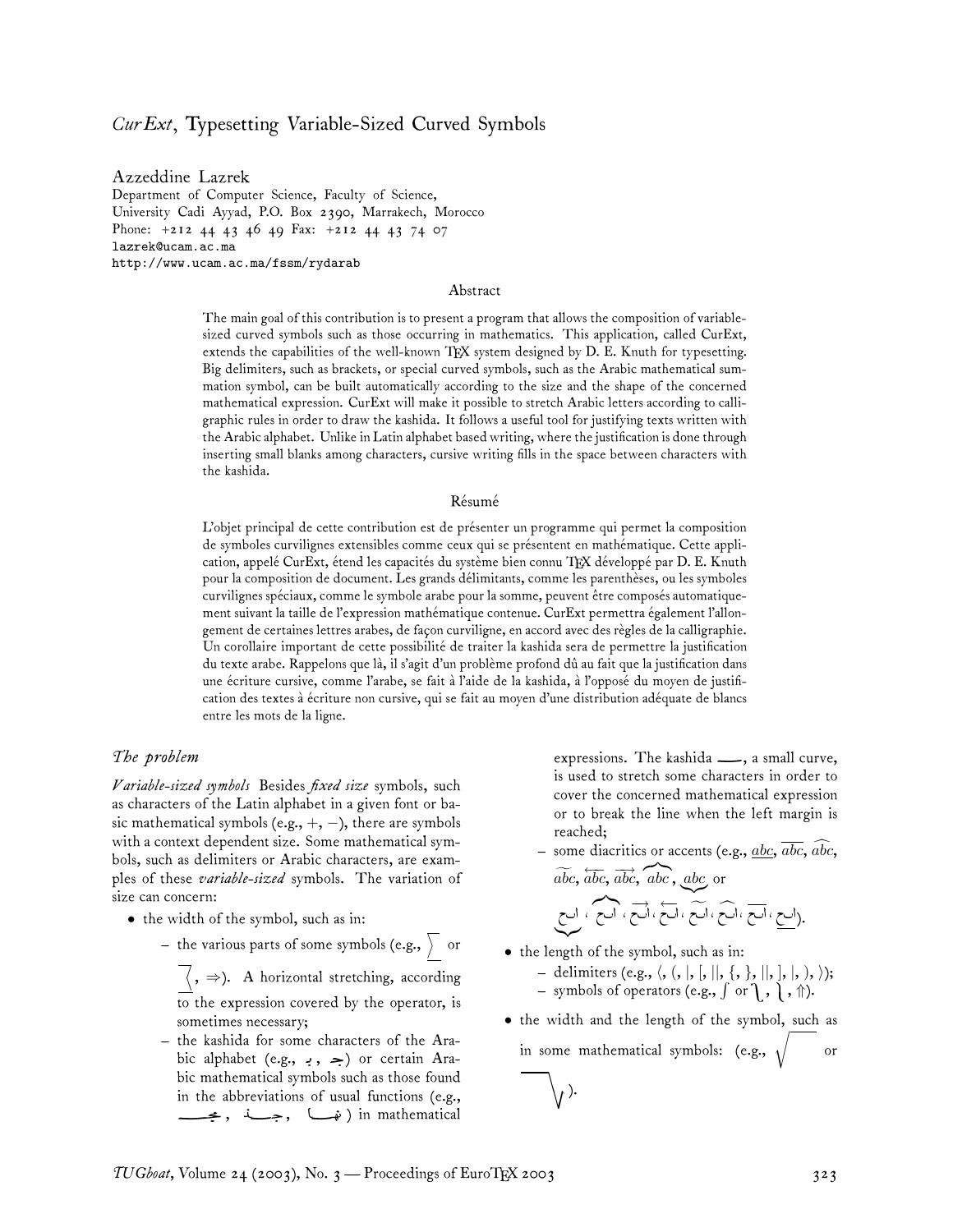*Production of the variable-sized symbols* Several different approaches can be adopted to produce variable-sized symbols:

- *Through measuring*: glyphs are made on the basis of measurements directly taken from the context of the symbol. This manner leads to a very high precision but is *a posteriori*. A second processing of the text is absolutely necessary, after a first one where measurements of sizes are taken and recorded. The glyphs can be produced once the measurements are made. This way of proceeding makes it possible to have one glyph of sign per size through dynamic fonts.
- *Ready to wear*: standardized sizes are determined. Glyphs are then drawn according to this set of sizes. No second processing will be necessary of course. The precision cannot reach the level attained through the previous manner. A glyph of sign per interval of sizes, through static fonts, is then produced *a priori*.
- *Semi-finished*: a combination of the two previous ways.

There is a difference between producing these glyphs and using them. The production can be done through programs, with parameters to be determined, with METAFONT or PostScript. A particular system of editing will be necessary to make use of the glyphs. This system will be used to send the required parameters to the previous program for generating the fonts.

*Curvilinearity of the variable-sized symbols* Besides symbols drawn with *segments* (e.g.,  $\lceil, \rceil, \Rightarrow$ ), there are variable-sized symbols composed with small *curves* (e.g., (, ),  $\int$  ). Thus, the extensibility of the symbol should be done with respect to this curvilinearity. The task becomes difficult for the shapes of the curves that vary according to the size. Then, the problem is not limited to stretching or lengthening these curves. It consists of producing curves according to different sizes. As far as we know, up till now, there is no system that allows the production of variable-sized curved symbols through parameterized dynamic fonts. Say, for example, a curvilinear variable-sized parenthesis. Neither TEX  $\lceil 5 \rceil$  nor MathType<sup>1</sup> offers such a possibility. An attempt had been made with the Math-Fly<sup>3</sup> font  $\lceil \mathbf{i} \rceil$  in the system Grif/Thot<sup>4</sup> [10]. It didn't go far from initial experimentation, nor has it been added to the system. The system  $\Omega^6$  doesn't offer the possibility of producing such symbols. An extension to ditroff/ffortid<sup>7</sup> allows the abilities to stretch letters themselves with dynamic Post-Script fonts  $\lceil 3 \rceil$ .

A very detailed survey on the ways for producing variable-sized symbols and the general problem of the optical scaling can be found in [1].

The parentheses in big sizes, say, for example, those



In the same way, one can wonder how to produce kashida so as to get the correct writing: ـ , instead of the simple straight-line lengthening: .

## *Variation of symbol sizes in TEX*

TEX handles the problem of producing variable-sized symbols through two different ways at the same time, with the Computer Modern font developed by D. E. Knuth in METAFONT [6]:

- through the production, a priori, of glyphs up to some sizes  $(e.g., \left( \left( \left( \begin{array}{c} ( & 0) \end{array} \right) \right) \right)$  , using the primitive charlist from METAFONT;
- through composition, starting from small parts, whenever the size goes beyond some level (e.g.,

), using the primitive extensible from ⎞

METAFONT. Horizontal or vertical segments are then added to get the desired size (e.g.,

> $\mathbf{r}$  $\sim$  $\overline{\phantom{a}}$  $\sim$  $\rightarrow$

 $\sqrt{2}$ 

<sup>1.</sup> MathType is an equations processing system, including Equation Editor, from Design Science, Inc.<sup>2</sup>

<sup>2.</sup> http://www.mathtype.com or http://www.dessci.com

<sup>3.</sup> Math-Fly is a parameterized PostScript type 3 font.

<sup>4.</sup> Thot is an interactive system for the production of structured document. It is an evolution of the Grif system developed by the Opera team with the INRIA and the IMAG. Amaya, the  $W<sub>3</sub>C$  browser,<sup>5</sup> is based on this system.

<sup>5.</sup> http://www.w3.org

<sup>6.</sup> http://omega.enstb.org

<sup>7.</sup> ditroff/ffortid is a system for formatting bi-directional text in Arabic, Hebrew and Persian developed by J. Srouji and D. M. Berry [11].

<sup>8.</sup> Some other sizes can be obtained by yhmath package, which extended math fonts for ETEX, developed by Y. Haralambous: CTAN:/macros/latex/contrib/yhmath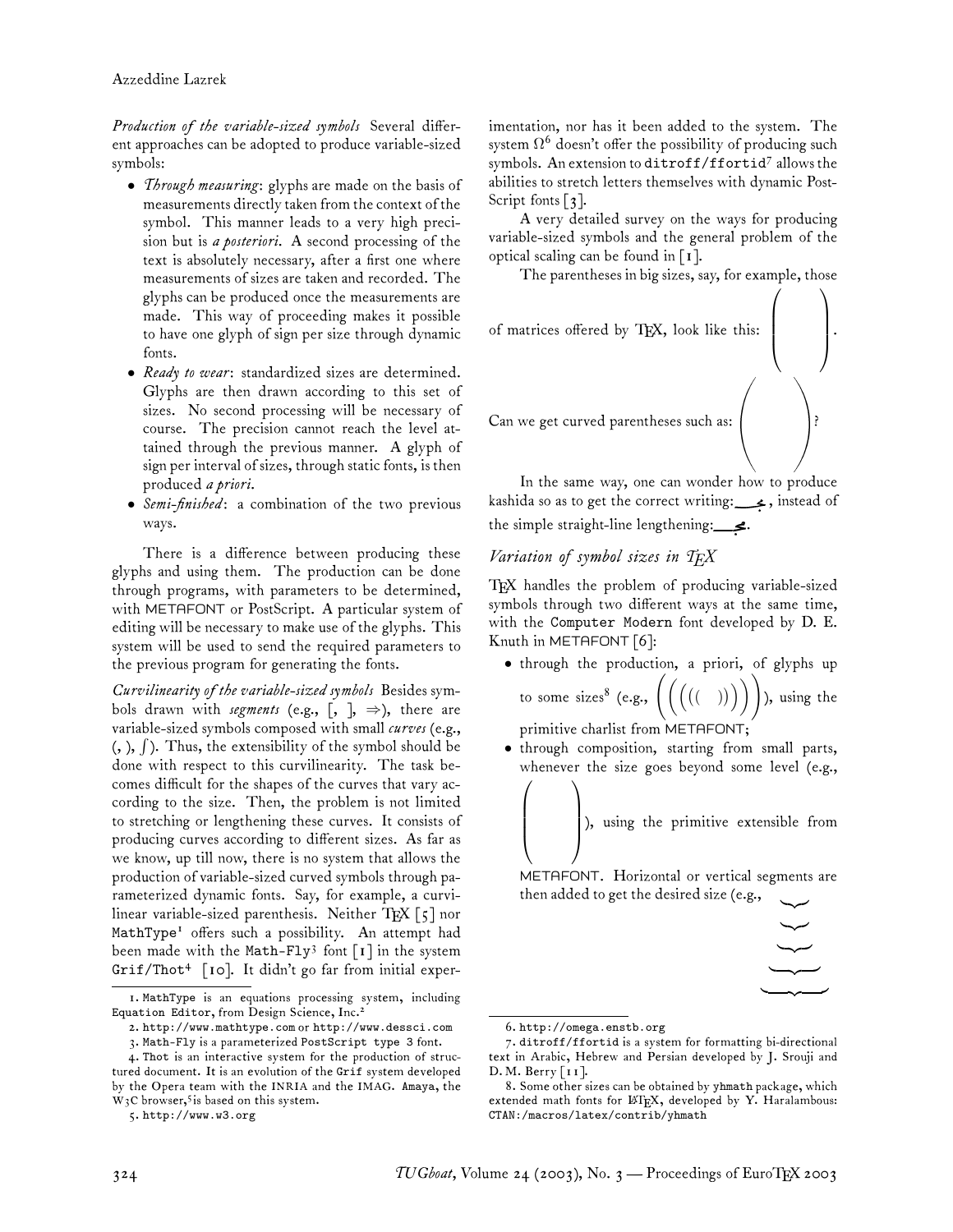$$
\text{or }\Bigg\{\Bigg\{\bigg\{\bigg\{,\Bigg\}.
$$

When a certain size limit is reached, some symbols can't be extended any more<sup>8</sup> (e.g.,  $\widehat{a}$ ,  $\widehat{ab}$ ,  $\widehat{abc}$ ,  $\widehat{abcd}$ , *abcde* ).

The primitives \Bigg, \bigg, \Big and \big (e.g., \Bigg( ... \Bigg)) denote various possibilities of extension that the user can specify to get the desired size. The primitives  $\left\{ \alpha \right\}$  (e.g., \left( ... \right)) allow an automatic determination of the size according to the context.

The TFX compiler keeps room for each character. The character is considered as a rectangular box, with a width and length, on a baseline, passing between the height and the depth. These values are taken from the corresponding TFM files of the fonts in use.

The font should be determined a priori in the preamble of the document. No specification of size will be allowed while the document is processed. A possibility of *magnification*, for all text, is allowed a priori, in the preamble of the document. This magnification consists of a reduction or an enlargement of the font.

#### *Curvilinear extensibility*

*Parameters of dynamic font* Hereafter, a solution for obtaining variable-sized curved symbols is proposed. The particular case of parentheses, brackets of a mathematical expression, will be presented in detail, as an example of *vertical* extensibility. The kashida, as an example of *horizontal* extension, will be presented also. It goes without saying that all other variable-sized curved symbols can be handled in the same way.

The size of such symbols is determined a posteriori according to the context. Instead of taking the size of the symbol from the TFM files of the specified font, this size is computed starting from the size of the mathematical expression covered by the symbol. The required room is then reserved (using the TEX primitives \hbox and  $\forall$  with  $\forall$ ,  $\forall$  and  $\langle$ , Then, the program METAFONT is called to generate the fonts according to the computed sizes. Thus, dynamic fonts are built.

The necessary repetition of processing is not a problem, for TEX will already be called two times at least for the table of the contents, the bibliography, the index, etc.

This way of processing will lead to the following constraints:

- there is a need for one font per character. TEX can use simultaneously up to 16 math font families. This can be a restriction of the number of variablesized symbols that can be processed;
- for every variable-sized symbol, a file for storing the sizes computed after the first compilation is re-

quired. The number of files allowed by TFX for the input/output (by using the primitives \read and \write) is limited to 16. That also limits the number of variable-sized symbols to deal with;

• the program METAFONT allows up to 256 symbols per font processed by TFX. This seems to limit the number of different sizes of glyphs. This is not a true limitation because the width of a symbol is already limited by the width of the sheet and likewise for the length.

Actually, the number of required files can be reduced through the use of the same file for each pair of delimiters: the closing bracket is generally required wherever an opening one appears. Thus, the same file will be used for the two brackets. Another reduction in the number of required files may be carried out through recording a size only once for all the occurrences of a given symbol at a given size. TFX doesn't allow the use of a file for both input and output. A file opened for output will be overwritten whenever it is called once again for input and conversely. This leads to the use of an intermediate temporary file to look for any possible existence of a given size. This file will be used for all variable-sized symbols handled.

As was said before, the number of sizes of a variablesized symbol is limited to 256. Beyond this limit, the system will use the smallest size higher than the required one. The system holds the biggest size as the default size. The intermediate file used previously will be used to determine this size of substitution. This will be done for all variable-sized symbols.

The size of an extensible symbol of an expression can be given if the expression itself does not comprise another extensible symbol. A problem arises when several extensible symbols are overlapping in the same expression. TFX and METAFONT should be called as many times as variable-sized symbols overlap. The TFM and \*PK files must be cleared in order to compute them every time with the new sizes as the font's parameters, as in the following:



*Glyph parameters* During the development of such a dynamic font of variable-sized symbols, some difficulties arise in determining: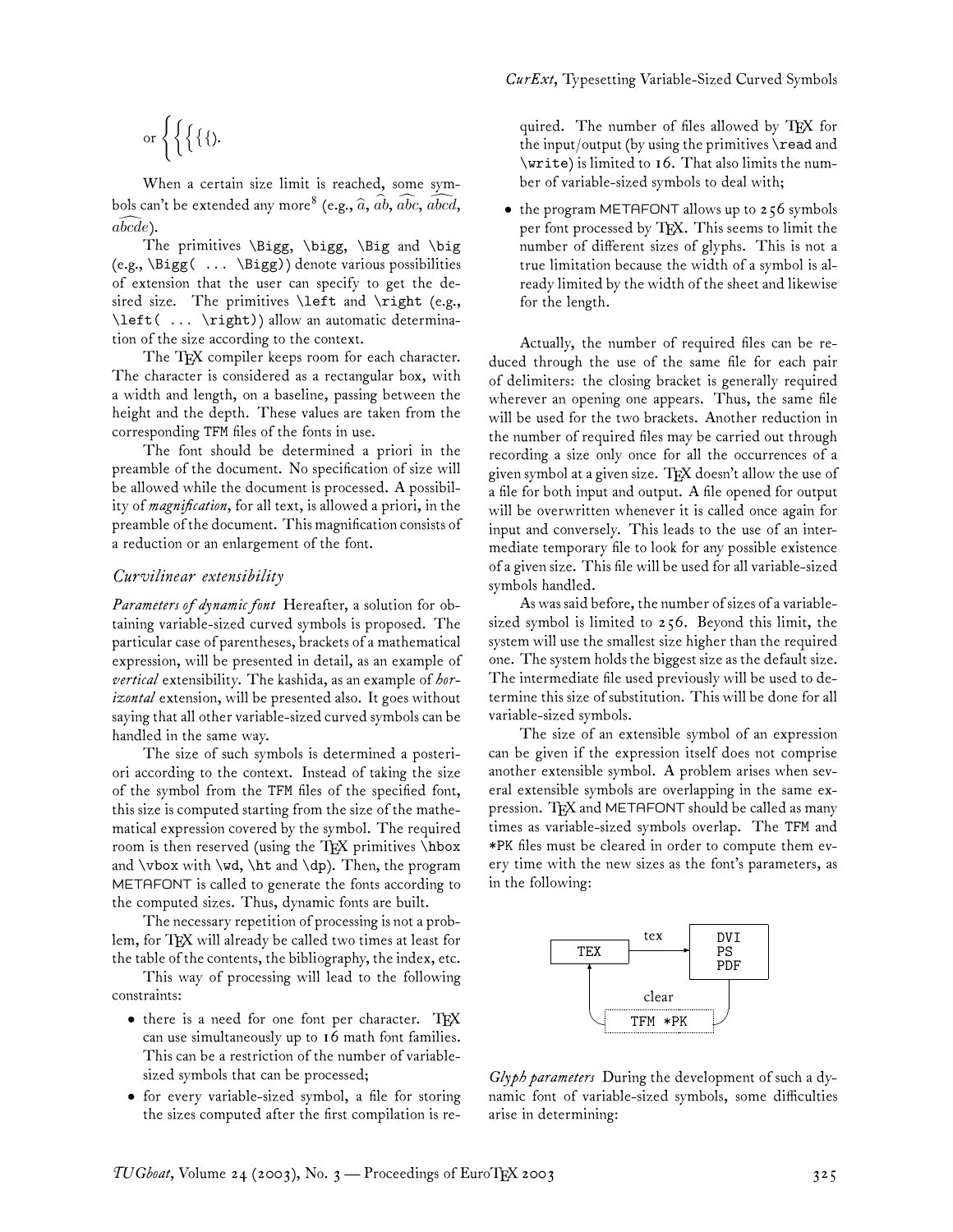- the shape of the glyph according to the dimensions of the character (e.g., the curvilinearity, the level of concavity or convexity, of a bracket);
- the shape of the glyph at both small sizes and big sizes;
- the position of the glyph, points of control, according to the dimensions of the character;
- the dimensions, the width and the length (height plus depth), of the box of the character;
- the position, the height and depth, of the character compared to the baseline;
- the position of the character with respect to the other characters of the same line, the space between characters;
- the position of the character compared to the expression covered by this character;
- etc.

Choices should be made with respect to:

- the nature of the symbol that determines the space both before and after the composed symbol (e.g., \mathinner);
- the lengthening to be added to the initial length (respectively the width) of the expression covered by the brackets (respectively the kashida) under the terms of the rules of the typography;
- the form of boundaries of kashida in other to join it with the preceding part and/or the following part (e.g., for the symbols for sum, product and limit);
- etc.

For example, the parameters that determine the brackets are:

- the level of curvilinearity of the bracket;
- the level of thickness of the middle of the bracket;
- the level of thickeness of the ends of the bracket;
- the shape of the ends of the bracket, as they are to be identical at the top and the bottom;
- the shape of the bracket depends on the size of the covered expression.

#### Examples:

|  |  |  | $\begin{pmatrix} 1 & 2 & 3 \ 4 & 5 & 6 \ 7 & 8 & 9 \end{pmatrix} \begin{pmatrix} 0 & 1 & 2 & 3 \ 4 & 5 & 6 & 7 \ 1 & 2 & 3 & 4 \ 5 & 6 & 7 & 8 \end{pmatrix} \begin{pmatrix} 0 & 1 & 2 & 3 & 4 \ 5 & 6 & 7 & 8 & 9 \ 0 & 1 & 2 & 3 & 4 \ 5 & 6 & 7 & 8 & 9 \ 0 & 1 & 2 & 3 & 4 \end{pmatrix}$ |  |  |
|--|--|--|-----------------------------------------------------------------------------------------------------------------------------------------------------------------------------------------------------------------------------------------------------------------------------------------------|--|--|

The kashida always has the same thickness, but the concavity of the kashida varies within limits fixed by the rules of the calligraphy of the style *Naskh* [4].

The symbol  $\rule{1em}{0.15mm}$  obtained by the command \lsum from the system  $RyDArab^9$  [8, 9], is a composition of the fixed part  $\leq$ , obtained with the xnsh font from ArabTEX<sup>10</sup> [7], and of the extensible rectilinear part whose effective size depends on an automatic examination of the context.

The symbol  $\longrightarrow$  obtained by the command \csum from the system RyDArab with the present package CurExt, is a composition of the fixed part  $\blacktriangleright$ , of the font  $N$ as $X<sup>11</sup>$ , and the variable-sized curvilinear part kashida

 whose effective size depends on an automatic way of the context. The problem of drawing these parts of a component symbol arises then.

Examples:

*Syntax of commands* Hereafter, some commands offered by the CurExt package.

The syntax for the combined parentheses command is:

### \$\parentheses

{\matrix{1 & 2 & 3\cr 4 & 5 & 6\cr 7 & 8 & 9\cr }}\$  $\begin{pmatrix} 4 & 5 & 6 \end{pmatrix}$ 123  $\begin{array}{c|c} 4 & 3 & 0 \\ 7 & 8 & 9 \end{array}$ 

The syntax for the open (or left) parenthesis com-

| mand is:                 |  |                |
|--------------------------|--|----------------|
| \$\openparentheses       |  |                |
| $\{\text{1} \& 2 \& 3\}$ |  |                |
|                          |  | $4 \& 5 \& 6\$ |
|                          |  |                |

|  | 2 | 3 |  |
|--|---|---|--|
|  | 5 | 6 |  |
|  | 8 | 9 |  |

| - | - |  |
|---|---|--|

The syntax for the close (or right) parenthesis command is:

7 & 8 & 9\cr

### \$\closeparentheses

| $\{\text{1} \& 2 \& 3\}$ cr |  |                   |  |                                                                     |  |
|-----------------------------|--|-------------------|--|---------------------------------------------------------------------|--|
|                             |  | $4 \& 5 \& 6\$ cr |  | $\begin{pmatrix} 1 & 2 & 3 \\ 4 & 5 & 6 \\ 7 & 8 & 9 \end{pmatrix}$ |  |
|                             |  | 7 & 8 & 9\cr      |  |                                                                     |  |
| ጉጉ\$                        |  |                   |  |                                                                     |  |

The syntax for the open (or right) parenthesis, in an Arabic mathematical presentation, command is:

position of mathematical expressions with specific symbols spread-9. The extension RyDArab is a system for processing mathematical documents in an Arabic presentation. It allows the coming out from right to left according to the Arabic writing. It has been developed by the author.

<sup>10.</sup> The extension ArabTEX is a system for processing Arabic textual document. It has been developed by K. Lagally.

<sup>11.</sup> The font NasX is a kernel of an Arabic mathematical font. It offers some Arabic literal symbols. It has been developed by the author.